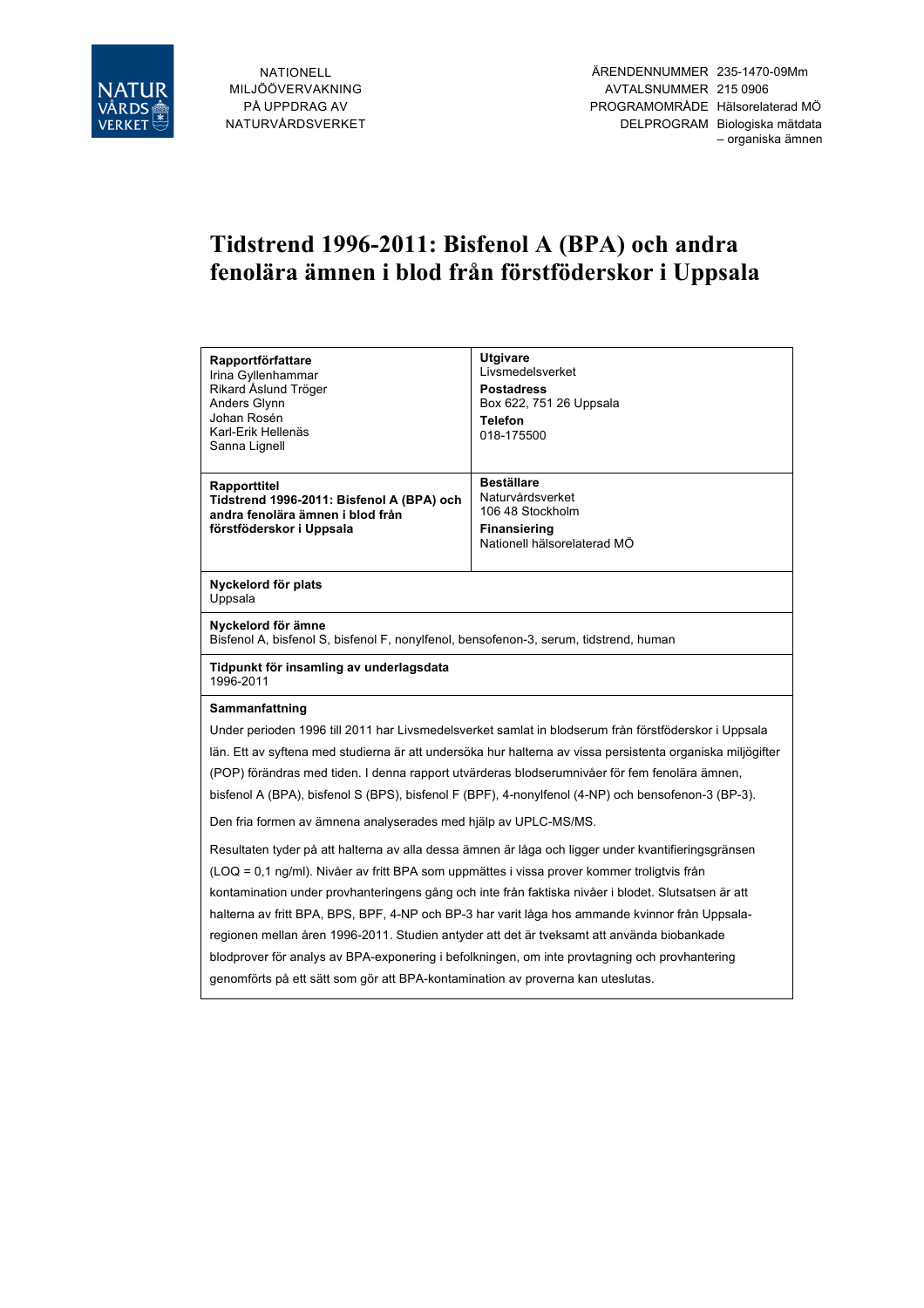## **INTRODUCTION**

In this study the temporal trends of blood serum levels of bisphenol A (BPA) and four other phenolic compounds: bisphenol S (BPS), bisphenol F (BPF), 4 nonylphenol (4-NP), and benzophenone-3 (BP-3) were investigated among nursing women in the County of Uppsala. Even if a few studies have previously been published, the human exposure of these substances is not well known.

BPA is a phenolic substance used in high volumes by the industry. BPA is used mainly in the production of polycarbonate plastics, epoxy resins and thermo plastics, and is found in for example food and beverage containers, glues, materials for floor covering, varnishes and paints. BPA has been shown to leach from these materials due to incomplete polymerization and to degradation of the polymers by exposure to high temperatures, occurring under normal conditions of use (Biles et al., 1997). A certain type of BPA-containing varnish is used as a protective barrier on the inside of food tin cans (Chapin et al., 2008). Toxicological studies on cells and in experimental animals have shown that BPA act as hormone disrupter. BPA is estrogenic and affect the reproductive system in animals after exposure to high doses (Maffini et al., 2006). Some animal studies of BPA indicate that negative health effects occur even at very low doses (vom Saal and Hughes, 2005). These low-dose effects of BPA have however been questioned (Chapin et al., 2008; Hengstler et al., 2011; Myers et al., 2009).

BPS and BPF are BPA analogues and these compounds can be used to replace BPA in commercial products (Danzl et al., 2009; KEMI, 2012; Liao et al., 2012a). BPS and BPF have, similar to BPA, shown estrogenic activity *in vitro* (Hashimoto and Nakamura, 2000; Chen et al., 2002). Studies of these two analogues are not as frequent as BPA and information about both exposure and possible effects are scarce. Nonylphenol (NP) and BP-3 are two other phenolic compounds showing weak estrogenic activity both *in vitro* and *in vivo* (ECB, 2002; Suzuki et al., 2005; Krause et al., 2012). BP-3 has also shown antiandrogenic activity *in vitro* (Ma et al., 2003; Schreurs et al., 2005). NP is mainly used as a raw material for the production of plastics and of surface-active substances, so called nonylphenol-ethoxylates. The NP-ethoxylates can relatively easy degrade back to NP (Soares et al., 2008). BP-3 is a sunscreen agent commonly used in cosmetics and is also in plastic surface coatings for food packaging (Suzuki et al., 2005; Gonzalez et al., 2006).

BPA has been analysed in blood serum in populations from around the world with median levels below the limit of quantification (LOQ) to 2 ng/ml and with large variations between participants and studies (Dekant and Völkel, 2008; Mielke and Gundert-Remy, 2009; Vandenberg et al., 2010). Most studies have analysed total BPA, both conjugated and free BPA, which includes an deconjugation step in the analysis. In a study from the County of Uppsala, Sweden, serum BPA levels were analysed in serum from 1016 individuals at the age of 70, showing a median concentration of total BPA of 3.76 ng/ml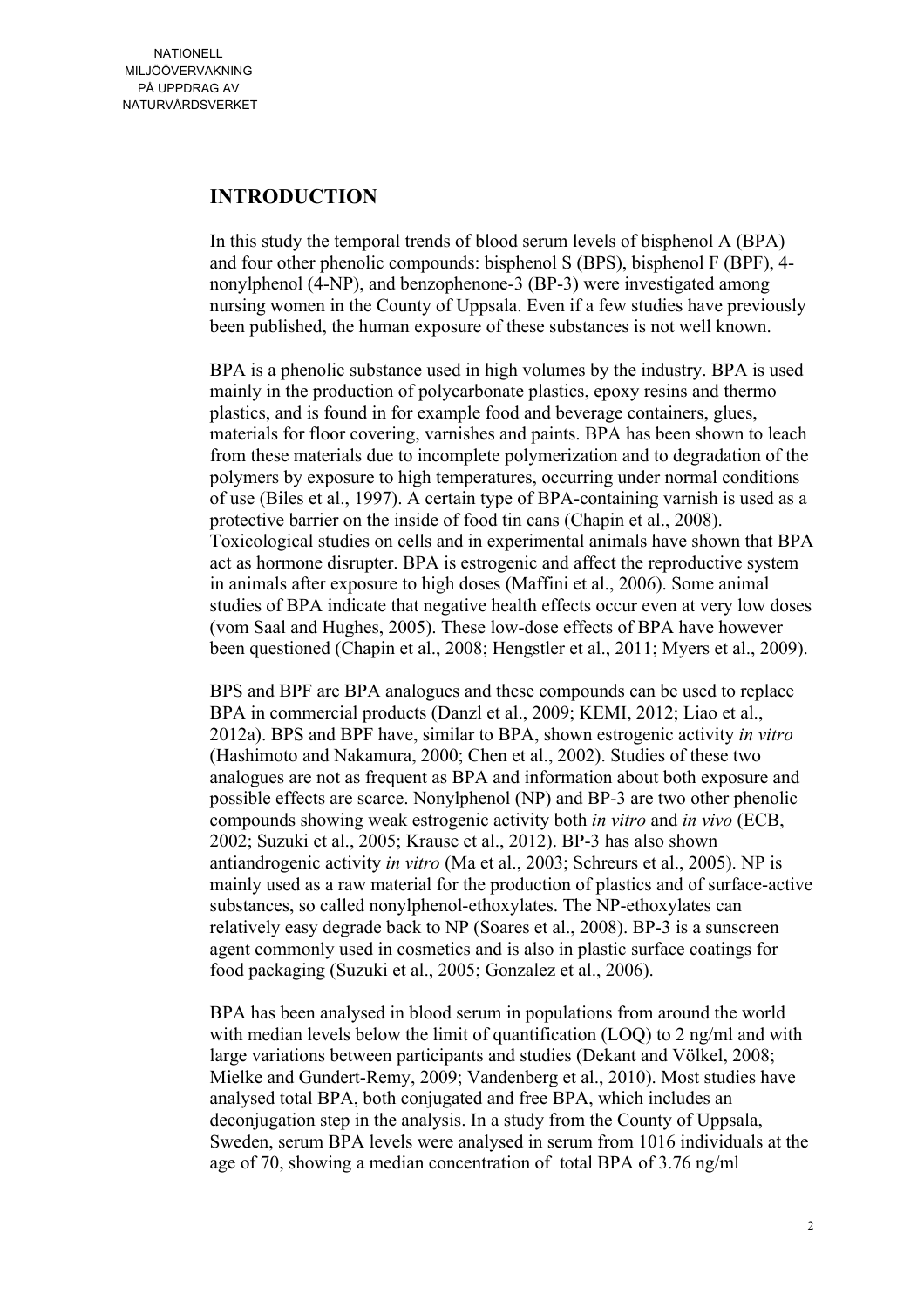(interquartile range: 2.02-6.52) (Lind and Lind, 2011). Much lower median levels of free and total BPA were detected among nursing women from Uppsala County, where respectively 25 % and 22 %, had levels over the limit of detection (LOD) of 0.5 ng free BPA/g serum and 0.8 ng total BPA/g serum (Gyllenhammar et al., 2012). These exposure studies indicate that humans are constantly exposed to BPA as the half life of BPA in humans is very short, just a few hours in blood (Volkel et al., 2002).

For 4-NP, BPS, BPF, and BP-3 to our knowledge no studies of levels in blood serum excist. 4-NP was found in 51 % of urine samples from 394 adult americans, with the limit of detection (LOD) 0.1 ng/ml (Calafat et al., 2005). Total BPS (free and conjugated) was analyzed in urine from 315 individuals from the United States and seven Asian countries. BPS was detected in 81% of the samples at concentrations ranging from below the limit of quantitation (LOQ; 0.02 ng/mL) to 21 ng/mL (geometric mean: 0.168 ng/mL) (Liao et al., 2012b). BP-3 was detected in 97 % of 2 517 urine samples from americans, with LOD 0.34 ng/ml (Calafat et al., 2008).

The overall aim of the present study was to investigate temporal trends of BPA, BPS, BPF, 4-NP and BP-3 in serum från nursing women in Uppsala. Also individual serum samples of BPA were evaluated in order to ascertain the results of the temporal trend study. Another aim was to investigate possible contamination risks of BPA from blood sampling equipment and the tubes used for storage.

## **MATERIAL AND METHODS**

#### **Recruitment of primiparas**

Serum was sampled from primipara women. From 1996-1999, 395 pregnant women, having their first child, and living and seeking prenatal care in Uppsala County, Sweden, were asked to participate in a study of environmental pollutant exposure during pregnancy. The women participated as controls in a casecontrol study of risk factors for early miscarriages. All women were Swedish speaking and had completed 6-12 weeks of pregnancy when entering the study. After delivery, 211 women (53%) donated a blood sample 3 weeks after delivery. From year 2000, primiparous mothers were randomly recruited every second year and from 2007-2011 every year, among women who delivered at Uppsala University Hospital. They were asked within a few days after giving birth to donate a blood sample 3 weeks after delivery. At each sampling period 30-32 women (46-63% of all women who were asked) participated in the study.

#### **Blood serum sampling**

A midwife visited the women in their homes three weeks after delivery and a blood sample was taken for chemical analysis. The samples were centrifuged for separation of serum. The serum samples were aliquoted and frozen immediately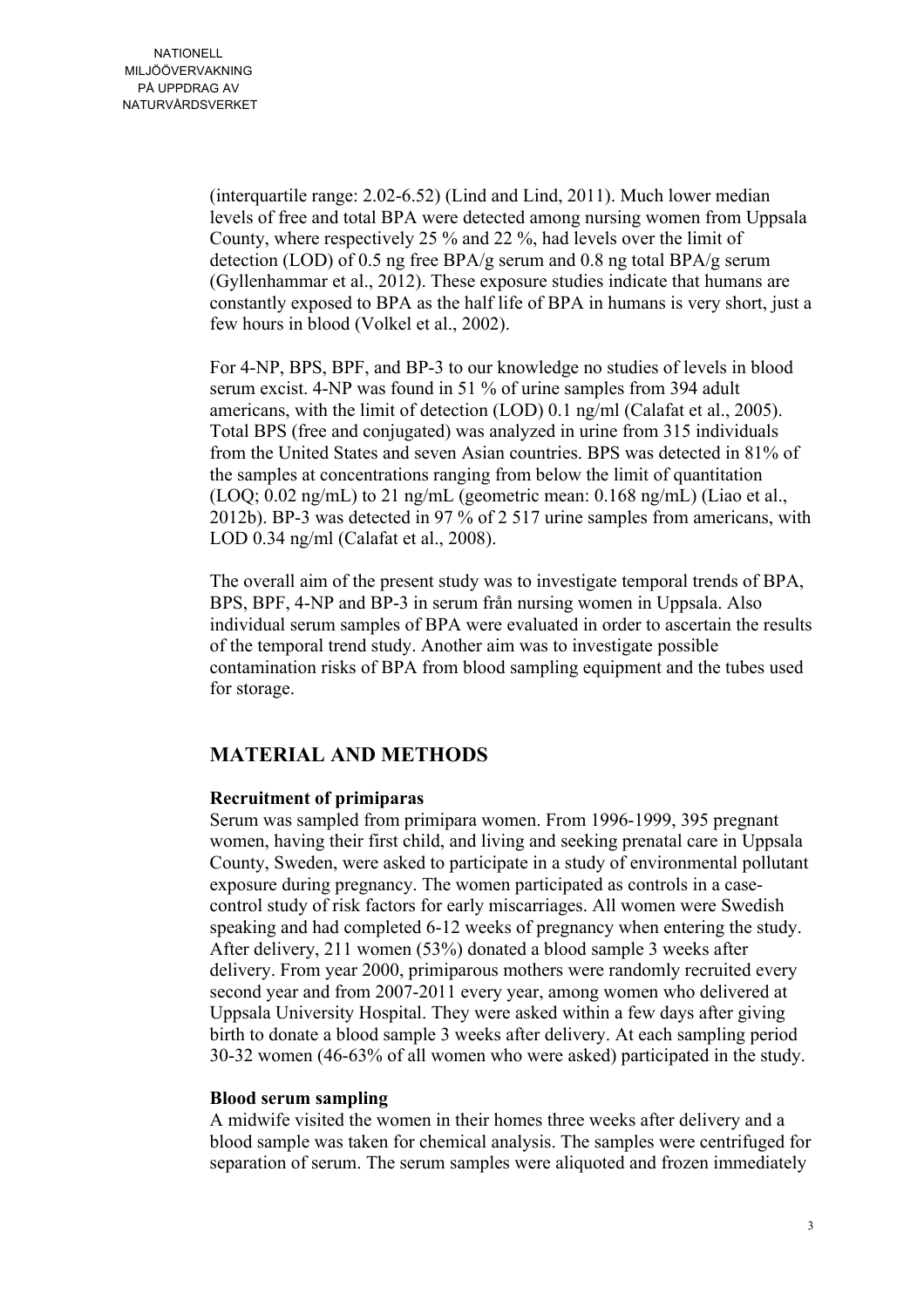in acetone-washed glass tubes at -20  $^{\circ}$ C. For the temporal trend study, serum samples were pooled by thawing one aliquot from each participating woman and pipetting a fixed volume of serum into a new aceton-washed glass tube. Three pooled samples from each year were produced. Each pool contained serum from 5-25 individuals. The pooled samples were stored at  $-20^{\circ}$ C before analyses. Individual samples from 208 women sampled between 1996 and 2008 were also analyzed. The individual serum samples had been aliquoted and stored at -20  $^{\circ}$ C and  $-70^{\circ}$ C at the time of sampling.

#### **Tests of sampling equipment**

Possible contamination risks of BPA from the blood sampling equipment and the tubes were evaluated using a single batch of serum with non-detectable BPA levels, purchased from Uppsala University Hospital. Untreated serum was compared with serum that had gone through the whole process from blood sampling to storage in -20 $^{\circ}$ C and -70 $^{\circ}$ C. Ten samples were taken using BD PrecisionGlide<sup>TM</sup> needles (BD Medical Surgical Systems), the needles used for the women in the present study. Another ten samples were made using BD Valu- $Set^{TM}$  winged infusion needle set, which is the needle used for sampling of some of the first-born children at 3 weeks and 3 months of age. VACUETTE® blood collection tubes (greiner-bio-one) were used with both needle types. Samples were left in room temperature in about 30 min and thereafter centrifuged at 1320  $g$  in 15 min. One aliquot of the serum were put into a glass tube and stored at  $-20$  $\tilde{C}$  and another aliquot were placed in a cryotube and stored at -70 °C. After one week all 40 samples were analyzed together with ten blank samples and three spiked samples at 0.1 ng BPA/ml and three at 0.5 ng BPA/ml.

In order to test equipment for repeated sampling from the same individual, blood samples were taken using BD Venflon<sup>TM</sup> intravenous cannula (BD Medical Surgical Systems) from two individuals. This cannula has a tap that enables taking repeated blood samples. The samples followed the same procedure as described above. Three samples were taken in separate VACUETTE® blood collection tubes immediately after each other from each person. Serum samples were stored at  $-20^{\circ}$ C.

#### **Analysis**

The phenolic substances were analyzed using a UPLC-MS/MS system. In order to precipitate proteins 200 µl serum was diluted in 1200 µl acetonitrile. All samples contained internal standards BPA-D16 and 4-NP-D4. The samples were centrifuged for 10 min at 1320 g and 1 ml of the supernatant was transferred into glass tubes and evaporated for 1 h in a SpeedVac Concentrator SPD2010 (Thermo Scientific). Thereafter 1 ml of 20% methanol in water was put into the tubes. After vortexing, the whole sample was transferred to vials and analysed using UPLC-MS/MS (Waters, Xevo TQ-S) with an Acquity UPLC BEH (C18, 1.7µm id, 2.1x50mm) column. In order to prevent contamination of BPA from the mobile phases an Acquity UPLC BEH (C18, 1.7µm id, 3.0x30mm) column was also used and placed before the injection site in the UPLC. Matrix matched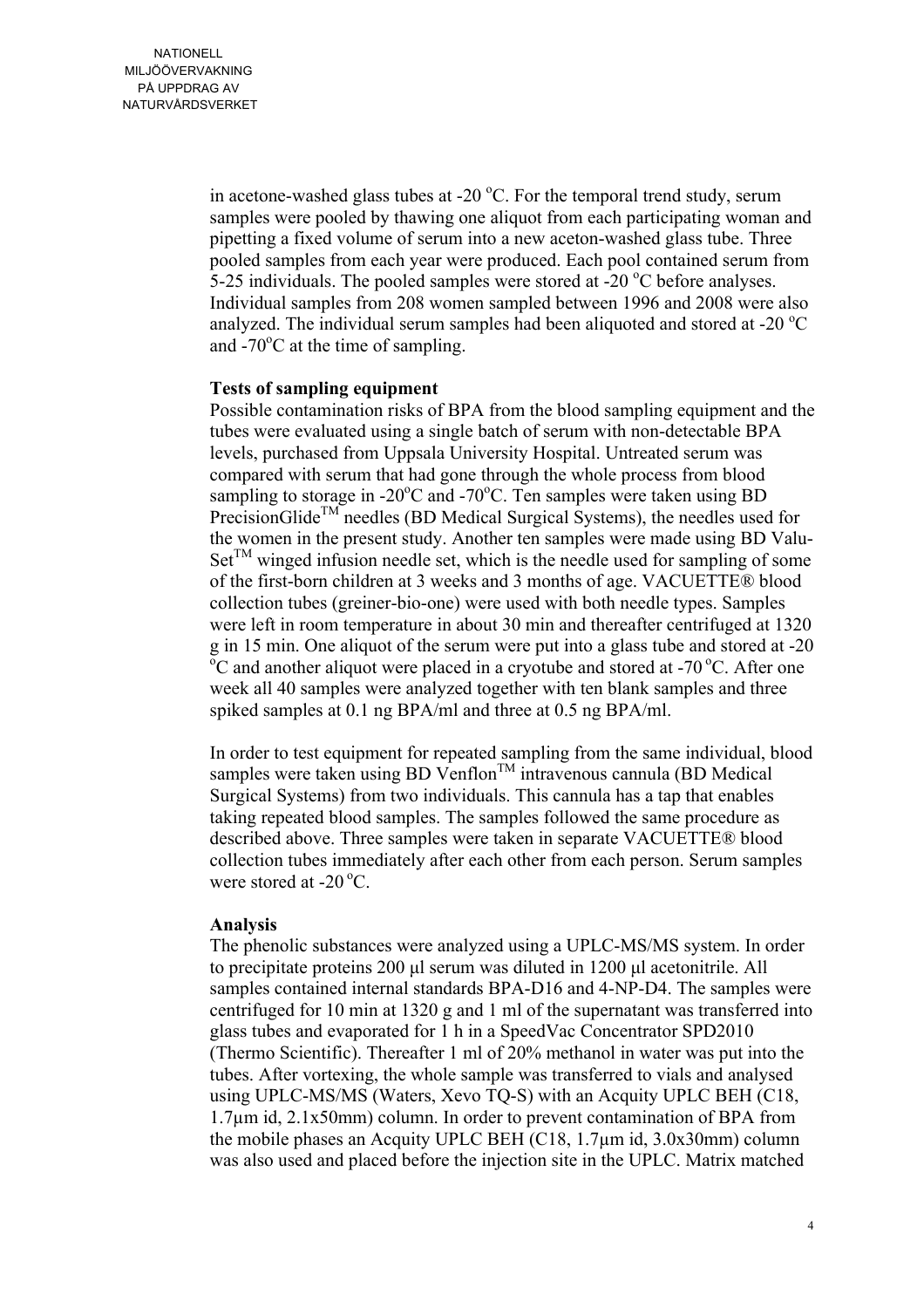standard curves, with analyte concentrations in the range 0.1-10 ng/ml serum, were used for quantification. Peak areas relative to internal standard were used for quantifications of BPA and 4-NP, for which deuterium labeled standards were available, while absolute peak areas were used for BPS, BPF and BP-3. NPs are a group of chemicals with different isomers and in this study only the straight chained 4-NP was analyzed, which is also named 4n-NP. The method performance and quality control data for determination of BPA, BPS, BPF, 4- NP, and BP-3 in blood serum are presented in Table 1. LOQ was set to 0.1 ng/ml for all substances.

**Table 1.** Method performance and quality control data for determination of BPA, BPS, BPF, 4-NP and BP-3 in blood serum.

| Analyte    | Spiked conc. |   | Mean $\pm SD$   | CV            | Recovery      |
|------------|--------------|---|-----------------|---------------|---------------|
|            | ng/ml        | n | ng/ml           | $\frac{0}{0}$ | $\frac{0}{0}$ |
| <b>BPA</b> | 0.1          | 6 | $0.10 \pm 0.13$ | 123           | 105           |
|            | 0.2          | 6 | $0.19 \pm 0.05$ | 24            | 97            |
|            | 5            | 6 | $6.02 \pm 0.62$ | 10            | 120           |
| <b>BPS</b> | 0.1          | 6 | $0.10 \pm 0.02$ | 16            | 97            |
|            | 0.2          | 6 | $0.21 \pm 0.04$ | 21            | 105           |
|            | 5            | 6 | $5.06 \pm 0.67$ | 13            | 101           |
| <b>BPF</b> | 0.1          | 6 | $0.09 \pm 0.07$ | 84            | 89            |
|            | 0.2          | 6 | $0.14 \pm 0.08$ | 59            | 71            |
|            | 5            | 6 | $2.99 \pm 1.41$ | 47            | 60            |
| $4-NP$     | 0.1          | 6 | $0.10 \pm 0.03$ | 33            | 101           |
|            | 0.2          | 6 | $0.18 \pm 0.02$ | 12            | 90            |
|            | 5            | 6 | $5.13 \pm 0.28$ | 6             | 103           |
| $BP-3$     | 0.1          | 6 | $0.09 \pm 0.01$ | 15            | 91            |
|            | 0.2          | 6 | $0.24 \pm 0.14$ | 58            | 122           |
|            | 5            | 6 | $4.23 \pm 0.54$ | 13            | 85            |

*a) Intra-batch*

| b) Inter-batch |              |    |                 |               |               |
|----------------|--------------|----|-----------------|---------------|---------------|
| Analyte        | Spiked conc. |    | Mean $\pm SD$   | CV            | Recovery      |
|                | ng/ml        | n  | ng/ml           | $\frac{0}{0}$ | $\frac{0}{0}$ |
| <b>BPA</b>     | 0.4          | 28 | $0.33 \pm 0.07$ | 23            | 82            |
| <b>BPS</b>     | 0.4          | 28 | $0.44 \pm 0.12$ | 27            | 109           |
| <b>BPF</b>     | 0.4          | 28 | $0.41 \pm 0.10$ | 25            | 102           |
| $4-NP$         | 0.4          | 28 | $0.43 \pm 0.06$ | 14            | 108           |
| $BP-3$         | 0.4          | 28 | $0.38 \pm 0.17$ | 44            | 95            |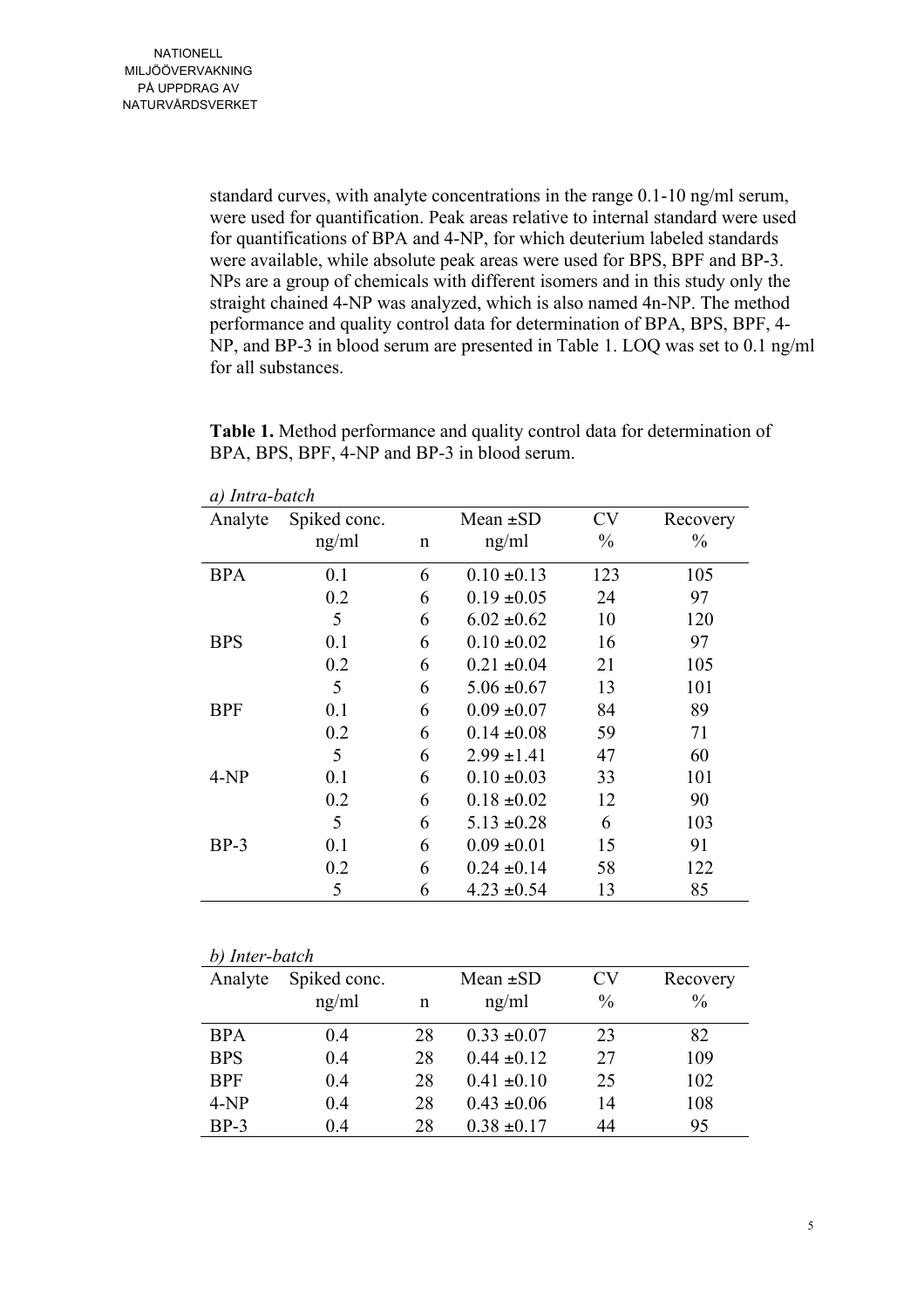### **RESULTS**

#### **Temporal trends**

The results from the pooled serum samples between 1996-2011 showed BPAconcentrations from  $\leq 0.1$  to 1.1 ng/ml (median  $\leq 0.1$  ng/ml) after reanalysis of all samples from the same aliquots. No clear temporal trend could be distinguished. In total 13 out of 39 samples (33 %) had levels >LOQ at both analyses and 5 samples (13 %) had levels >LOQ only at the first or the second analysis. For BPS, BPF, 4-NP and BP-3 no trends were seen between 1996 and 2011 as almost all samples (97 %) were below LOQ.

#### **Contamination risk of BPA**

The contamination risk during sample handling was estimated to about 10 % in our laboratory. In total over 200 BPA spiked calibration samples were analyzed and 11 % were shown to be considerably higher than could be explained by the random error of the method, having residuals of more than 75 % in relation to the regression line of the standard curve. At the same time, none of the spiked samples gave a notably low of false negative result. Therefore, these occasional very high results were considered to be outliers caused by exogenous BPA contamination. As a consequence we enlarged the standard curve to include three replicates in the lower part of the concentration interval and repeated analyzes when levels were >LOQ. The blood sampling equipment and the tubes that were used when sampling the women and storing the samples have been tested and were shown not leaking BPA (Fig. 1).

#### **BPA in individual samples**

Among the 208 individual samples 16 % had BPA-levels above LOQ (0.1 ng BPA/g serum). In order to check the repeatability of the results in cases of BPA levels >LOQ, 16 samples were taken from the same serum aliquot as the first sample and were reanalyzed. None of the samples had measurable BPA levels (Table 2). Similar results were obtained when 13 samples with levels >LOQ were reanalyzed with serum taken from a different aliquot (Table 3). From the sampling 2008, serum from ten individuals was analyzed from aliquots stored at both -20 $\mathrm{^{\circ}C}$  and -70 $\mathrm{^{\circ}C}$  with similar results (Table 4).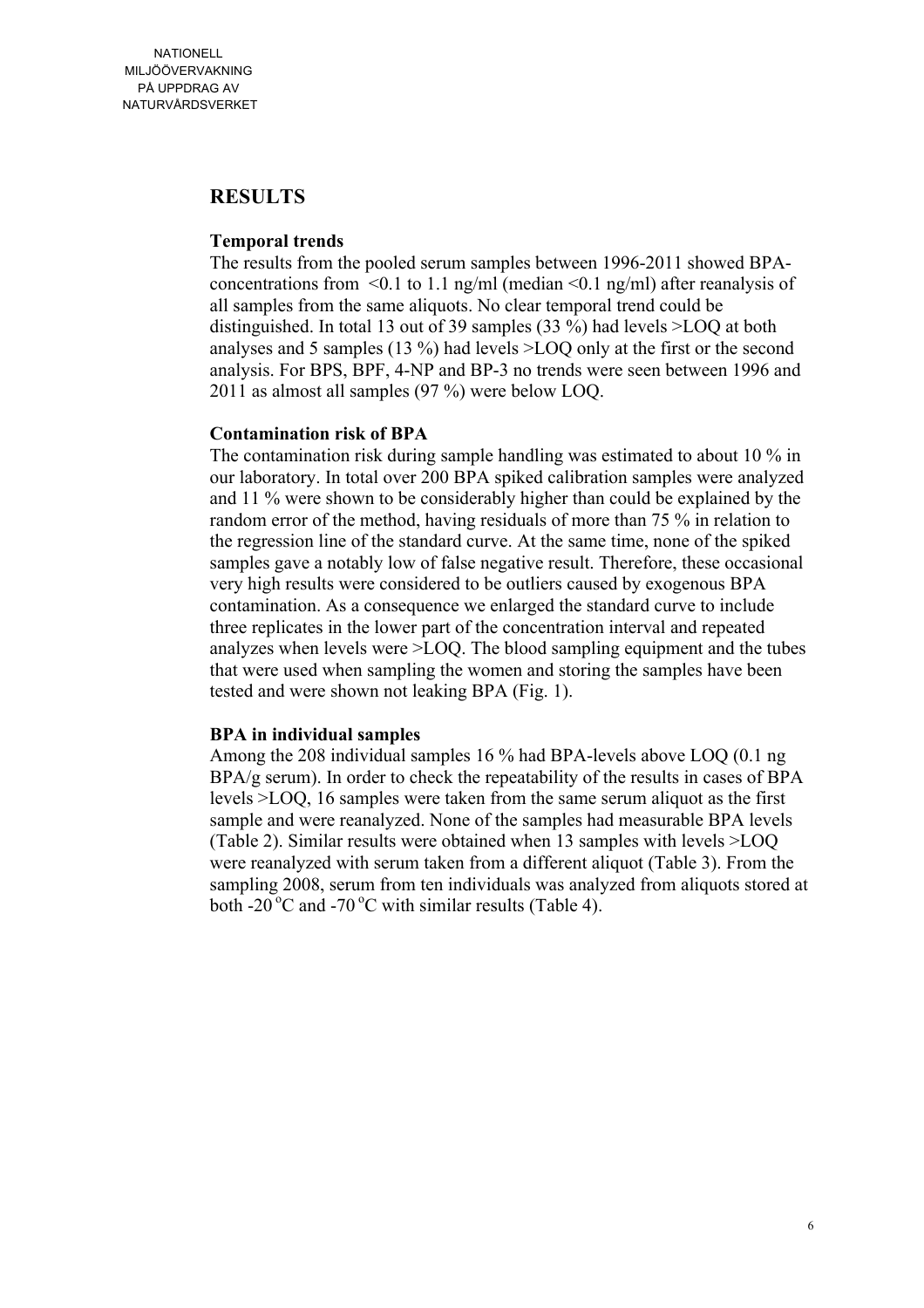| Sample  | Year | <b>BPA</b> concentration | BPA concentration second analysis |
|---------|------|--------------------------|-----------------------------------|
| nr      |      | (ng/ml)                  | (ng/ml)                           |
| 222325  | 1996 | 0.12                     | < 0.1                             |
| 222303  | 1997 | 0.81                     | < 0.1                             |
| 222312  | 1997 | 0.45                     | < 0.1                             |
| 222394  | 1997 | 0.13                     | < 0.1                             |
| 222516  | 1997 | 2.7                      | < 0.1                             |
| 2542089 | 1998 | 1.7                      | < 0.1                             |
| 2542155 | 1998 | 0.10                     | < 0.1                             |
| 2514586 | 2000 | 0.22                     | < 0.1                             |
| 2514588 | 2000 | 0.18                     | < 0.1                             |
| 2514483 | 2001 | 0.22                     | < 0.1                             |
| 5424457 | 2006 | 0.11                     | < 0.1                             |
| 5424460 | 2006 | 0.10                     | < 0.1                             |
| 5424470 | 2006 | 0.63                     | < 0.1                             |
| 5424476 | 2006 | 5.3                      | < 0.1                             |
| 5424565 | 2008 | 0.36                     | < 0.1                             |
| 5424598 | 2008 | 1                        | < 0.1                             |

**Table 2.** Individual samples from 1996-2011 that had BPA concentrations over LOQ the first analysis. When reanalyzing the same serum sample from the same aliquot the concentrations did not correspond.

**Table 3.** Individual samples that had BPA concentrations over LOQ the first analysis. When analyzing the same serum sample from another aliquot the concentrations did not correspond.

| Sample  | Year | BPA concentration | BPA concentration second analysis |
|---------|------|-------------------|-----------------------------------|
| nr      |      | (ng/ml)           | (ng/ml)                           |
| 222303  | 1997 | 0.81              | < 0.1                             |
| 222312  | 1997 | 0.45              | < 0.1                             |
| 222367  | 1997 | 0.47              | < 0.1                             |
| 222370  | 1997 | 0.16              | < 0.1                             |
| 222371  | 1997 | 0.51              | < 0.1                             |
| 222382  | 1997 | 3                 | < 0.1                             |
| 222394  | 1997 | 85                | 0.13                              |
| 222545  | 1997 | 0.30              | < 0.1                             |
| 222561  | 1997 | 0.18              | < 0.1                             |
| 222595  | 1997 | 1.4               | < 0.1                             |
| 2542210 | 1998 | 0.30              | < 0.1                             |
| 2542290 | 1998 | 0.22              | < 0.1                             |
| 5424432 | 2007 | 55                | < 0.1                             |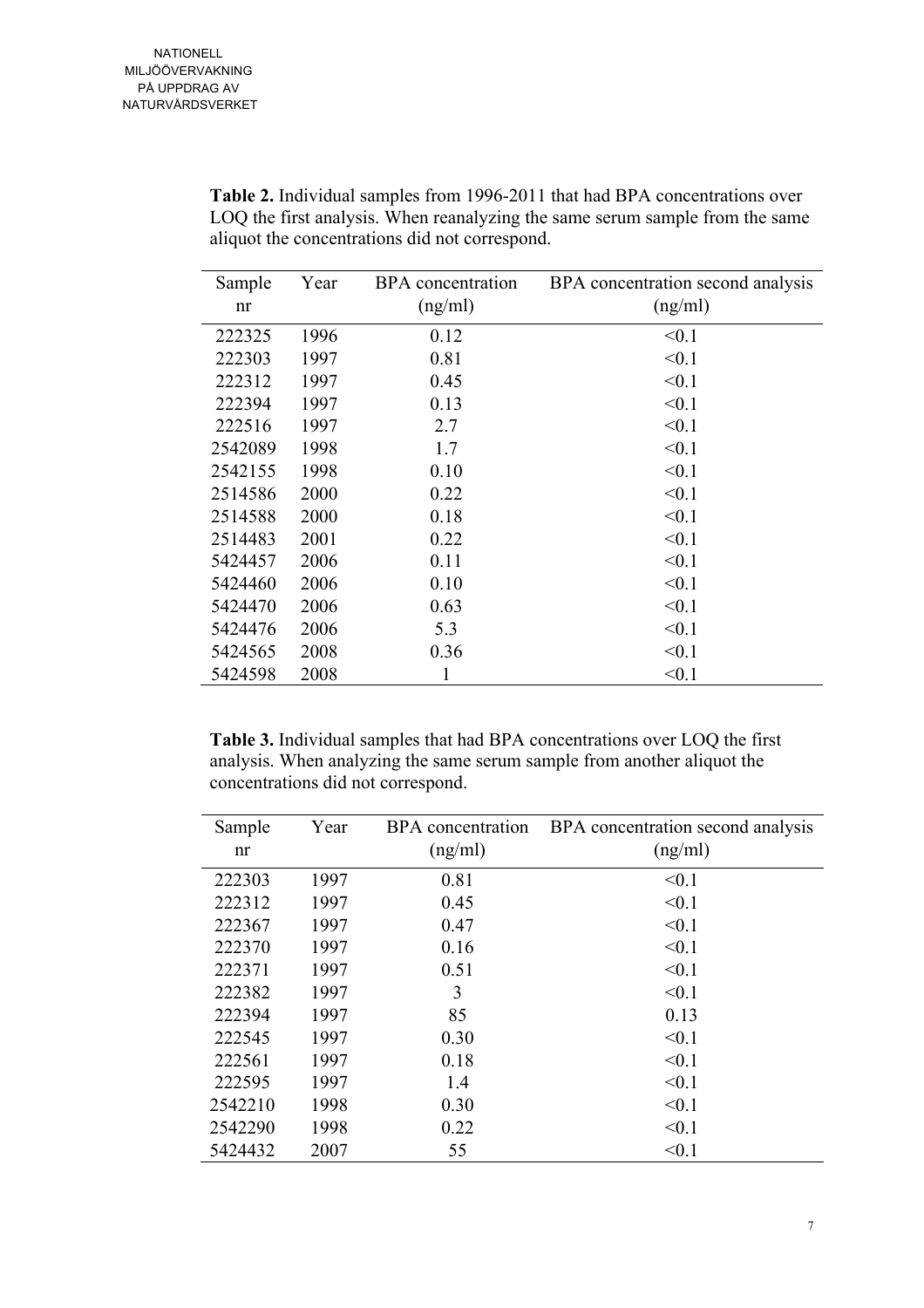| Sample nr | $-20^{\circ}$ C | $-70^{\circ}$ C |
|-----------|-----------------|-----------------|
| 5424392   | < 0.1           | < 0.1           |
| 5424398   | < 0.1           | 14              |
| 5424444   | < 0.1           | < 0.1           |
| 5424446   | < 0.1           | < 0.1           |
| 5424566   | 0.44            | < 0.1           |
| 5424593   | < 0.1           | < 0.1           |
| 5424320   | < 0.1           | 7.8             |
| 7134061   | < 0.1           | < 0.1           |
| 7134045   | < 0.1           | < 0.1           |
| 7134027   | $<$ 0.1         | <0 1            |

**Table 4.** BPA concentrations (ng/ml) in serum from ten individuals stored at different temperatures from 2008.

#### **Test of sampling equipment**

The results from the evaluation of possible contamination from the blood sampling equipment is shown in Fig. 1 and Table 5. The equipment used for the blood sampling of the mothers in the present study was shown not leaking BPA (Fig. 1). The use of BD Valu-Set<sup>TM</sup> winged infusion needle set, that is used for blood sampling of children, are shown to be leaking BPA. The results showed higher response values with a large variation, compared to the blank samples. The three blood samples taken with BD Venflon<sup>TM</sup> intravenous cannula had all high levels of free BPA (Table 5). The leakage of BPA from the cannula was decreasing when taking samples in a sequence as the three samples were declining in BPA-concentration.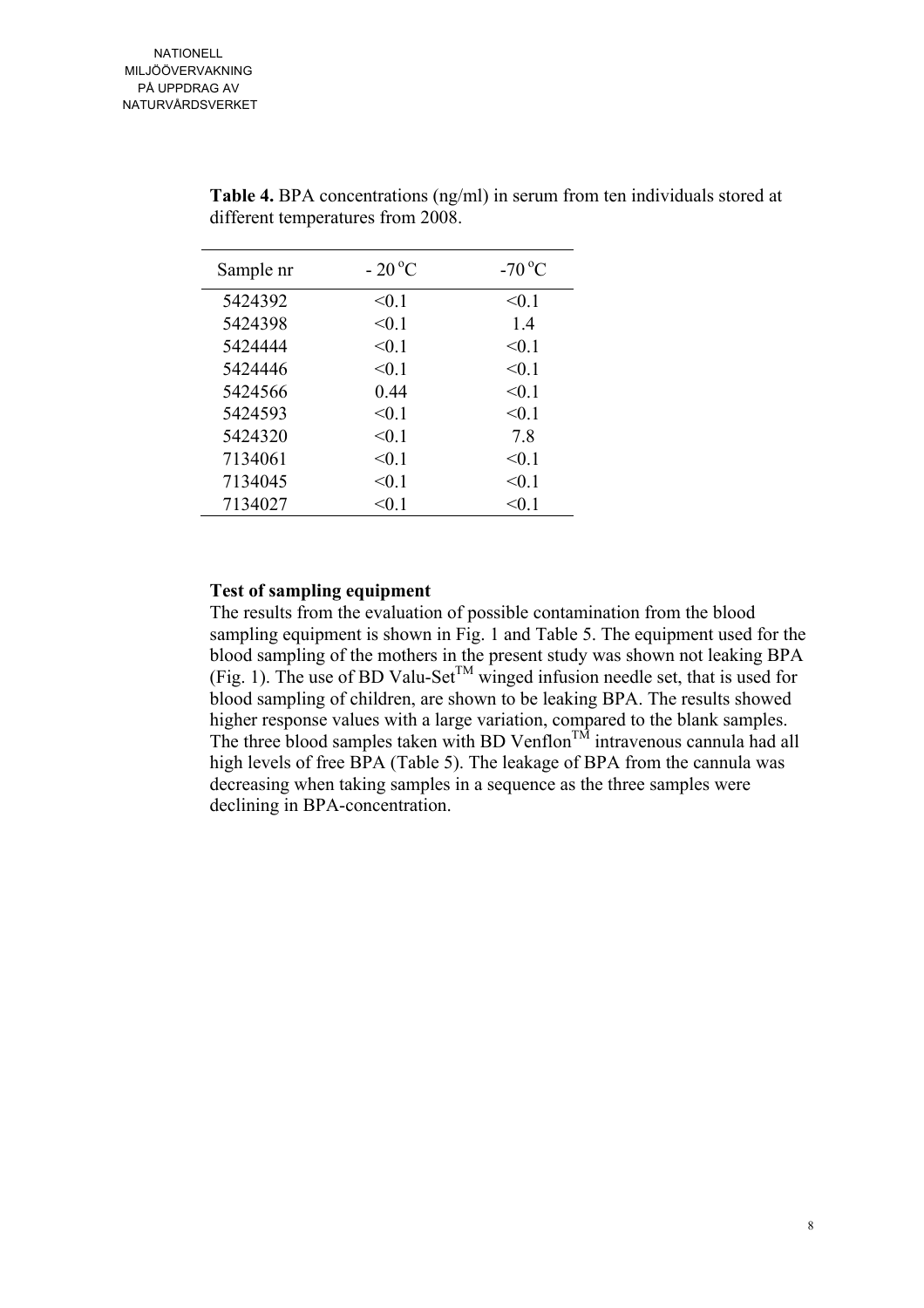

**Figure 1.** Peak response of BPA in blank serum (n=10), BPA-spiked serum (n=3) and serum that had been run through the blood sampling procedure  $(n=10)$ . Equipment for mothers using BD PrecisionGlide<sup>TM</sup> needles and for children using BD Valu-Set<sup>TM</sup> winged infusion needle set. Samples were stored at two different temperatures,  $-20^{\circ}$ C and  $-70^{\circ}$ C. Response = BPA peak area/ BPA-D16 peak area.

**Table 5.** BPA concentration in serum from two individuals after blood sampling using BD Venflon<sup>TM</sup> intravenous cannula (BD Medical Surgical Systems) taken in three separate tubes in a sequence.

|        | Individual A<br>BPA conc.<br>ng/ml | Individual B<br>BPA conc.<br>ng/ml |
|--------|------------------------------------|------------------------------------|
| Tube 1 |                                    | 44                                 |
| Tube 2 | 0.6                                | 5                                  |
| Tube 3 | 03                                 |                                    |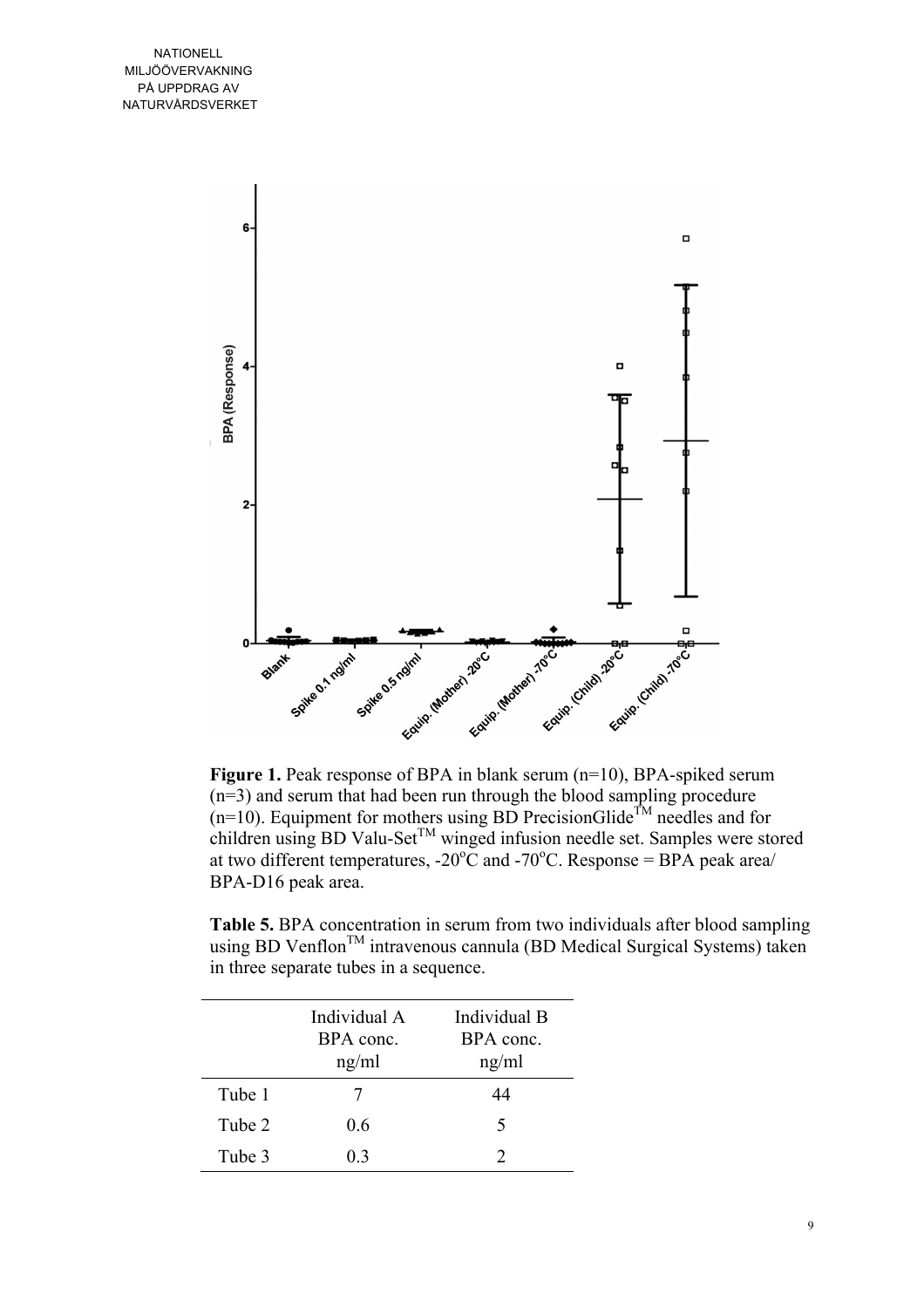## **DISCUSSION**

Our results show that the concentration of free BPA, BPS, BPF, 4-NP, and BP-3 in blood serum is low in Swedish nursing women. The majority of BPA levels above LOQ (0.1 ng/ml) found in some serum samples in the temporal trend study are probably from exogenous sources. The contamination of BPA has probably occurred during the pooling and handling of samples since the sampling equipment used when taking blood samples from the women and the tubes used for storage and processing of samples did not show any BPA leakage.

BPA is a widespread used chemical and can be found at trace levels in the environment, for example in dust, in analytical solvents, and in laboratory equipment. The method used for analyzing free BPA was therefore designed to minimize contamination from exogenous sources. Nevertheless the majority of the individual samples with BPA levels >LOQ in the first analyses had levels <LOQ when reanalyzed. Consequently, in cases of levels >LOQ, contamination during handling when preparing samples for analysis, but also during previous handling of biobanked samples, is likely. The blood sampling equipment and the materials used in the processing and storage of the samples from the women in the study were not leaking BPA. However the two other types of needles examined, used for sampling of children and for repeated blood sampling, seriously contaminated the serum and are not possible to use in order to analyze BPA levels. The results from the present study show the difficulties in analyzing compounds where samples are easily contaminated from exogenous sources. It also points out that it is questionable to use biobanked samples unless sampling and handling of samples specifically were made with emphasis to minimize BPA contamination.

In the present study, only the free forms of the different phenolic contaminants were analyzed. It is the free molecule that is biological active and is therefore interesting when evaluating human risks. Most studies found in the literature have investigated the total concentration in urine or blood and that could be valuable when estimating the total exposure, if sampling and handling of the samples are done with special precautions to avoid contamination. It is known that BPA, 4-NP, and BP-3 is rapidly metabolized in the body and excreted in the urine (Okereke et al., 1993; Kadry et al., 1995; Müller et al., 1998; Volkel et al., 2002). So even if those chemicals could be detected in urine, the free form could be very low in the blood (Ye et al, 2012).

In many of the reports of BPA-levels in blood and urine the efforts to avoid contamination problem are poorly described and it cannot be ascertained if the reported levels are due to external contamination or not (Markham et al., 2010). When serum from biobanks have been used in order to analyze BPA levels, our data show that the results could be questioned, especially when levels  $>0.5$ ng/ml is consistently reported (Dekant and Völkel, 2008; Lind and Lind, 2011; Gyllenhammar et al., 2012). The results in the present study are in agreement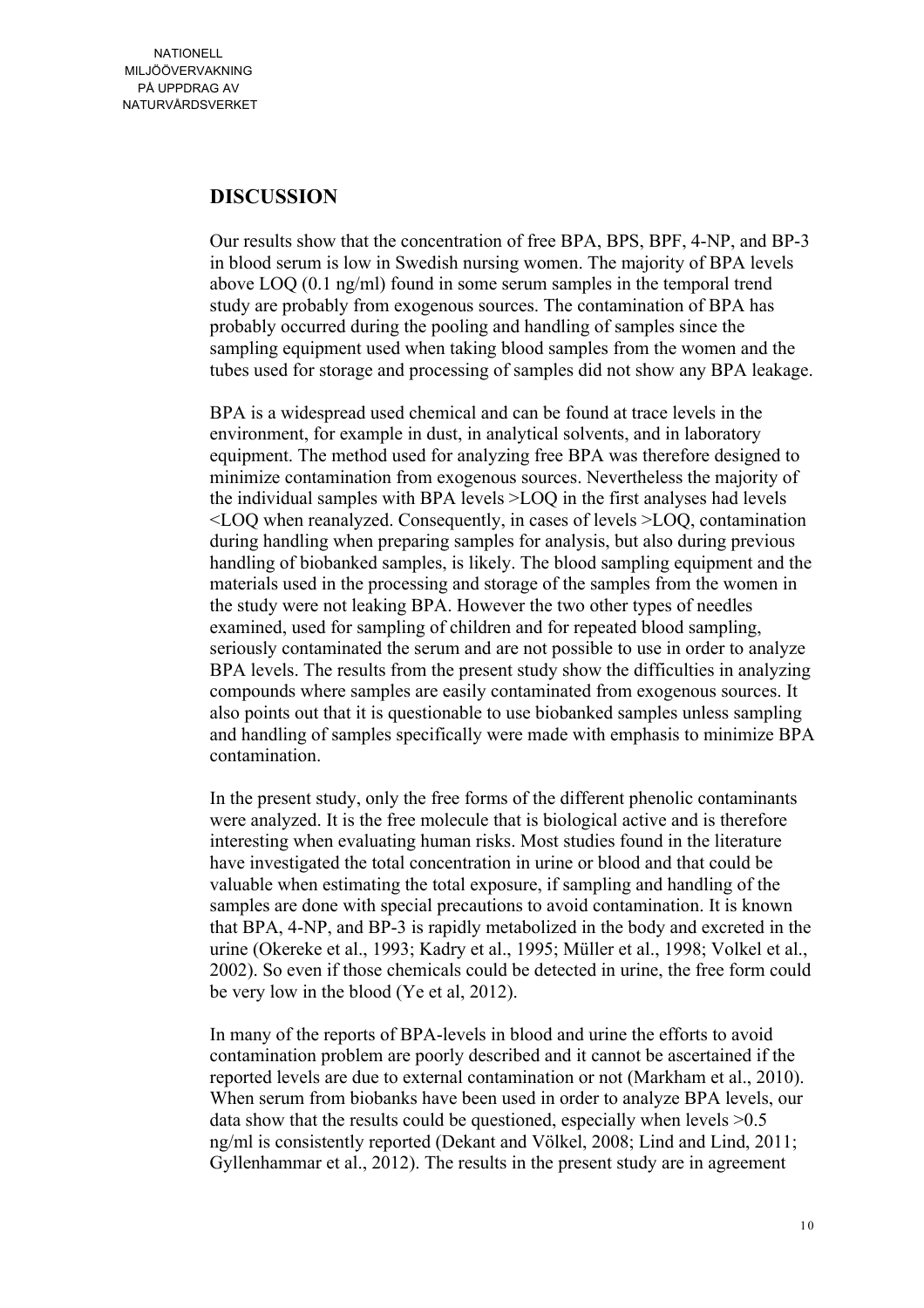with recent reports where total and free BPA was not detected or only at low concentrations in a few of the serum samples evaluated (Teeguarden et al., 2011; Koch et al., 2012; Ye et al., 2012; Liao and Kannan, 2012). Liao and Kannan (2012) have shown that free BPA only contributed to average 19% of the total BPA levels in blood serum and that glucuronide conjugated BPA is the dominating species of BPA (average: 43%). In this study free BPA levels in blood serum from 14 adult US volunteers were detected and almost all samples were under the LOQ of the present study (0.1 ng/ml). In order to analyze free BPA in serum it is necessary to use a method with very low LOO and a sampling methodology and a laboratory that prevents contamination.

The low levels of free BPA, and the other phenolic compounds, in serum from nursing women in Uppsala County are an important observation. The total BPA concentration in urine reported in other studies gives a valuable measure of the total exposure, however, it does not provide the information of free and biologically active BPA in the blood, which is important for the risk assessment. In addition, the present study points to the uncertainty in using biobanked samples unless absence of BPA contamination from the sampling materials, and during handling of the samples can be proven.

## **ACKNOWLEDGEMENT**

The Swedish EPA (Environmental Protection Agency) is acknowledged for financial support. Appreciation is expressed to the participating women and to the midwives who assisted in recruitment, interviewing, and sample collection. The laboratory technicians Ingalill Gadhasson and Lotta Larsson are appreciated for technical assistance.

## **REFERENCES**

- Biles JE, McNeal TP, Begley TH, Hollifield HC. Determination of Bisphenol-A in Reusable Polycarbonate Food-Contact Plastics and Migration to Food-Simulating Liquids. J Agric Food Chem 1997;45(9):3541-4
- Calafat AM, Kuklenyik Z, Reidy JA, Caudill SP, Ekong J, Needham LL. Urinary concentrations of bisphenol A and 4-nonylphenol in a human reference population. Environ Health Perspect 2005;113(4):391-5
- Calafat AM, Wong L-Y, Ye X, Reidy JA, Needham LL. Concentrations of the Sunscreen Agent Benzophenone-3 in Residents of the United States: National Health and Nutrition Examination Survey 2003–2004. Environ Health Perspect 2008;116(7)
- Chapin RE, Adams J, Boekelheide K, Gray LE, Jr., Hayward SW, Lees PS, et al. NTP-CERHR expert panel report on the reproductive and developmental toxicity of bisphenol A. Birth Defects Res B Dev Reprod Toxicol 2008;83(3):157-395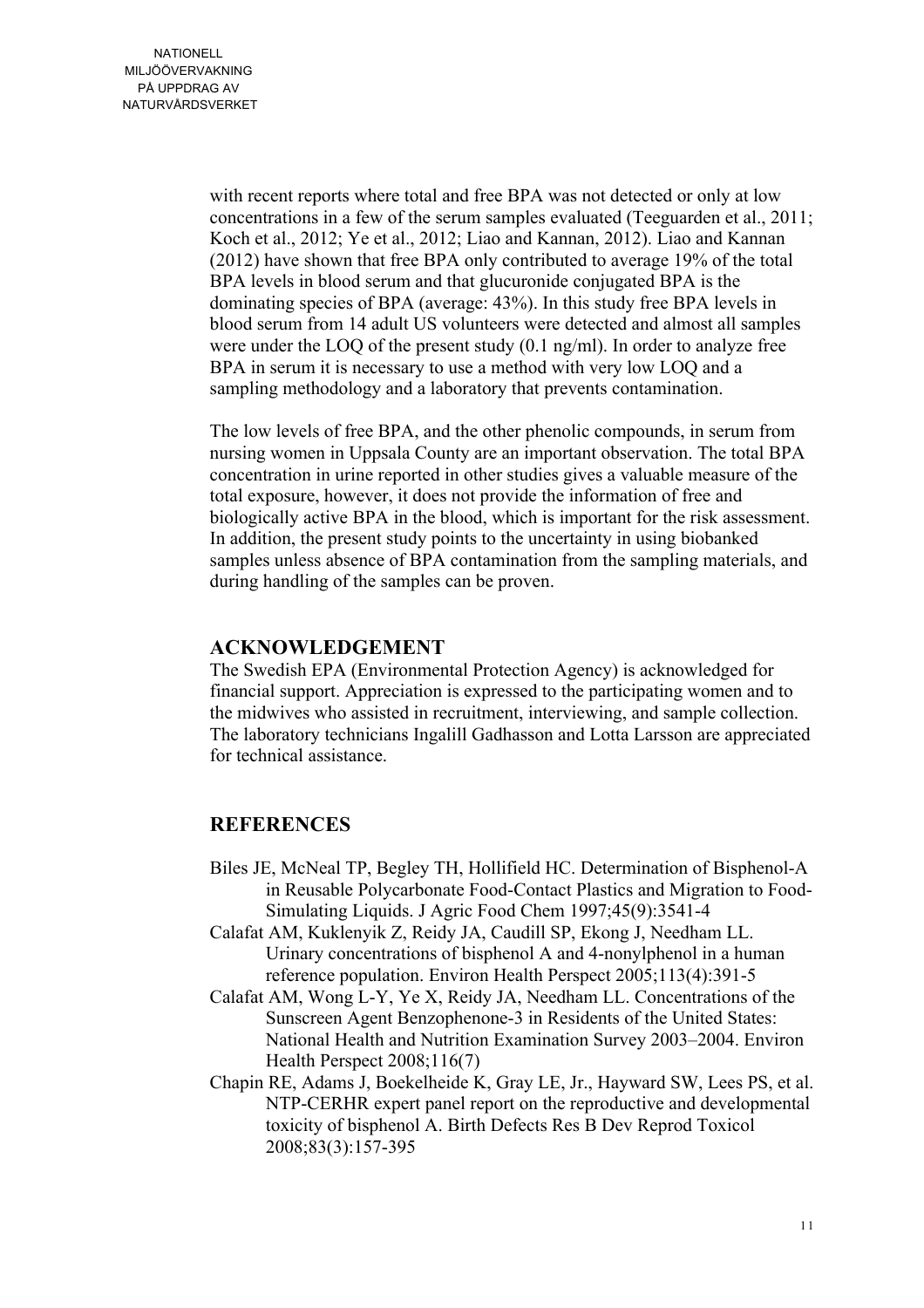- Chen M-Y, Ike M, Fujita M. Acute toxicity, mutagenicity, and estrogenicity of bisphenol-A and other bisphenols. Environ. Toxicol 2002;17:80–86
- Danzl E, Sei K, Soda S, Ike M, Fujita M. Biodegradation of bisphenol A, bisphenol F and bisphenol S in seawater. Int J Environ Res Public Health 2009;6(4):1472-84
- Dekant W, Völkel W. Human exposure to bisphenol A by biomonitoring: Methods, results and assessment of environmental exposures. Toxicol Appl Pharmacol 2008;228(1):114-34
- ECB. 4-nonylphenol (branched) and nonylphenol, European Union Risk Assessment Report. Luxembourg: European Chemicals Bureau JRC, Institute for Health and Consumer Protection European Communities; 2002
- Gonzalez H, Farbrot A, Larko O, Wennberg AM. Percutaneous absorption of the sunscreen benzophenone-3 after repeated whole-body applications, with and without ultraviolet irradiation. Br J Dermatol 2006;154(2):337-40
- Gyllenhammar I, Glynn A, Darnerud PO, Lignell S, van Delft R, Aune M. 4- Nonylphenol and bisphenol A in Swedish food and exposure in Swedish nursing women. Environ Int 2012 ;43:21-8
- Hashimoto Y, Nakamura M. Estrogenic activity of dental materials and bisphenol-A related chemicals in vitro. Dent Mater J 2000;19(3):245-62
- Hengstler JG, Foth H, Gebel T, Kramer PJ, Lilienblum W, Schweinfurth H, et al. Critical evaluation of key evidence on the human health hazards of exposure to bisphenol A. Crit Rev Toxicol 2011;41(4):263-91
- Kadry AM, Okereke CS, Abdel-Rahman MS, Friedman MA, Davis RA. Pharmacokinetics of benzophenone-3 after oral exposure in male rats. J Appl Toxicol 1995;15(2):97-102
- KEMI. Bisfenol A i kassakvitton. 2012. Kemikalieinspektionen, Stockholm, Sweden.http://www.kemi.se/Documents/Publikationer/Trycksaker/Rappo rter/Rapport4\_12.pdf
- Koch HM, Kolossa-Gehring M, Schröter-Kermani C, Angerer J, Brüning T. Bisphenol A in 24 h urine and plasma samples of the German Environmental Specimen Bank from 1995 to 2009: a retrospective exposure evaluation. J Expo Sci Environ Epidemiol. 2012;22(6):610-6
- Krause M, Klit A, Blomberg Jensen M, Søeborg T, Frederiksen H, Schlumpf M, Lichtensteiger W, Skakkebaek NE, Drzewiecki KT. Sunscreens: are they beneficial for health? An overview of endocrine disrupting properties of UV-filters. Int J Androl 2012;35(3):424-36
- Liao C, Kannan K. Determination of free and conjugated forms of bisphenol A in human urine and serum by liquid chromatography-tandem mass spectrometry. Environ Sci Technol 2012;46(9):5003-9
- Liao C, Liu F, Kannan K. Bisphenol s, a new bisphenol analogue, in paper products and currency bills and its association with bisphenol a residues. Environ Sci Technol 2012a;46(12):6515-22
- Liao C, Liu F, Alomirah H, Loi VD, Mohd MA, Moon HB, Nakata H, Kannan K. Bisphenol S in urine from the United States and seven Asian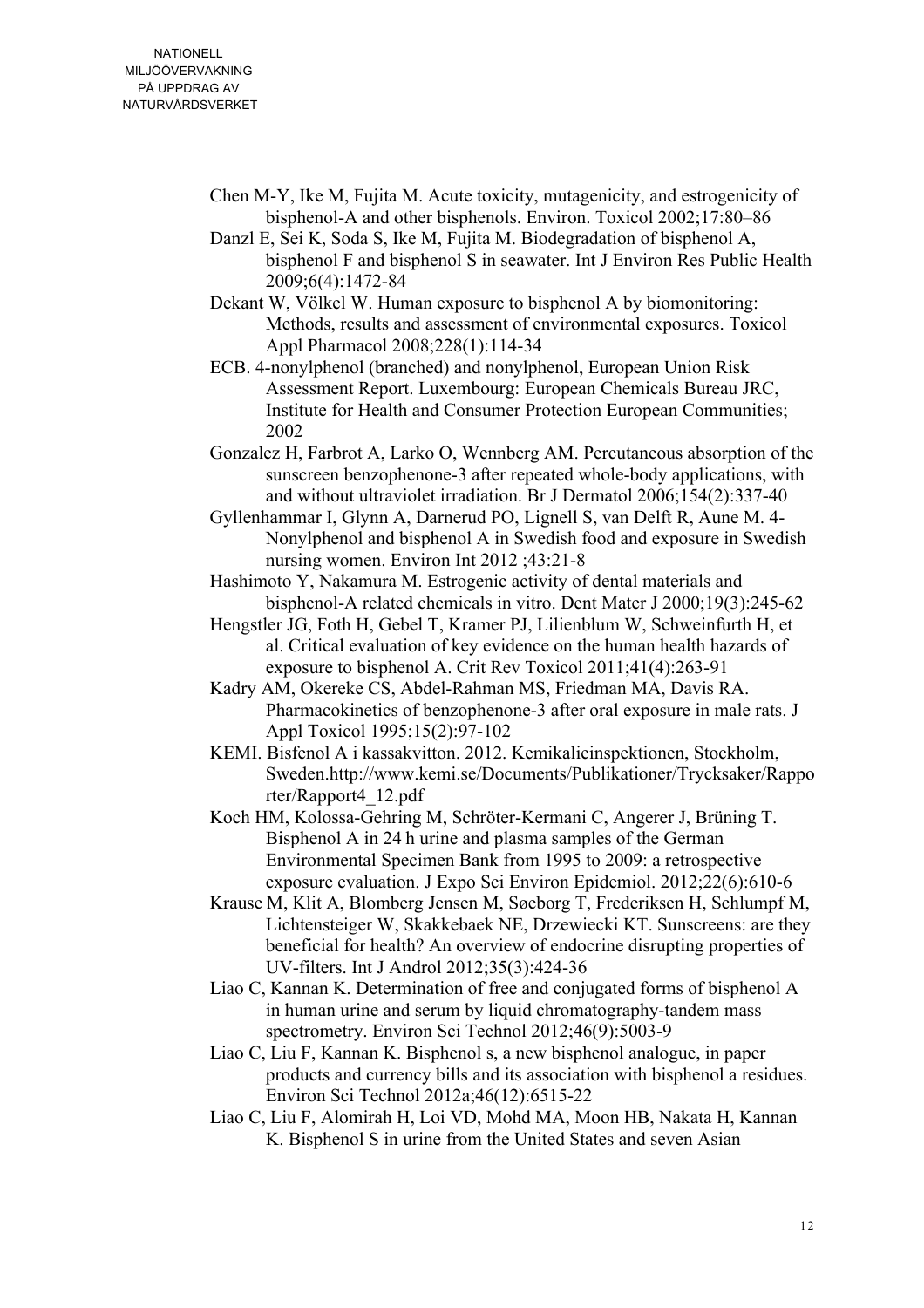countries: occurrence and human exposures. Environ Sci Technol 2012b; 46

- Lind PM, Lind L. Circulating levels of bisphenol A and phthalates are related to carotid atherosclerosis in the elderly. Atherosclerosis 2011;218(1):207- 13
- Ma RS, Cotton B, Lictensteiger W, Schlumpf M. UV filters with antagonistic action at androgen receptors in the MDA-kb2 cell transcriptionalactivation assay. Toxicol Sci 2003;74(1):43-50
- Maffini MV, Rubin BS, Sonnenschein C, Soto AM. Endocrine disruptors and reproductive health: the case of bisphenol-A. Mol Cell Endocrinol 2006;254-255:179-86
- Markham DA, Waechter JM Jr, Wimber M, Rao N, Connolly P, Chuang JC, Hentges S, Shiotsuka RN, Dimond S, Chappelle AH. Development of a method for the determination of bisphenol A at trace concentrations in human blood and urine and elucidation of factors influencing method accuracy and sensitivity. J Anal Toxicol 2010;34(6):293-303.
- Mielke H, Gundert-Remy U. Bisphenol A levels in blood depend on age and exposure. Toxicol Lett 2009;190(1):32-40
- Müller S, Schmid P, Schlatter C.Pharmacokinetic behavior of 4-nonylphenol in humans. Environ Toxicol Pharmacol 1998;5(4):257-65
- Myers JP, vom Saal FS, Akingbemi BT, Arizono K, Belcher S, Colborn T, et al. Why public health agencies cannot depend on good laboratory practices as a criterion for selecting data: the case of bisphenol A. Environ Health Perspect 2009;117(3):309-15
- Okereke CS, Kadry AM, Abdel-Rahman MS, Davis RA, Friedman MA. Metabolism of benzophenone-3 in rats. Drug Metab Dispos 1993;21(5):788-91
- Schreurs RHMM, Sonneveld E, Jansen JHJ, Seinen W, van der Burg B. Interaction of polycyclic musks and UV filters with the estrogen receptor (ER), androgen receptor (AR), and progesterone receptor (PR) in reporter gene bioassays. Toxicol Sci 2005;83(2):264-72
- Soares A, Guieysse B, Jefferson B, Cartmell E, Lester JN. Nonylphenol in the environment: A critical review on occurrence, fate, toxicity and treatment in wastewaters. Environment International 2008;34(7):1033-49
- Suzuki T, Kitamura S, Khota R, Sugihara K, Fujimoto N, Ohta S. Estrogenic and antiandrogenic activities of 17 benzophenone derivates used as UV stabilizers and sunscreens. Toxicol Appl Pharmacol 2005;203(1):9-17
- Teeguarden JG, Calafat AM, Ye X, Doerge DR, Churchwell MI, Gunawan R, Graham MK. Twenty-four hour human urine and serum profiles of bisphenol a during high-dietary exposure. Toxicol Sci 2011;123(1):48-57
- Vandenberg LN, Chahoud I, Heindel JJ, Padmanabhan V, Paumgartten FJ, Schoenfelder G. Urinary, circulating, and tissue biomonitoring studies indicate widespread exposure to bisphenol A. Environ Health Perspect 2010;118(8):1055-70